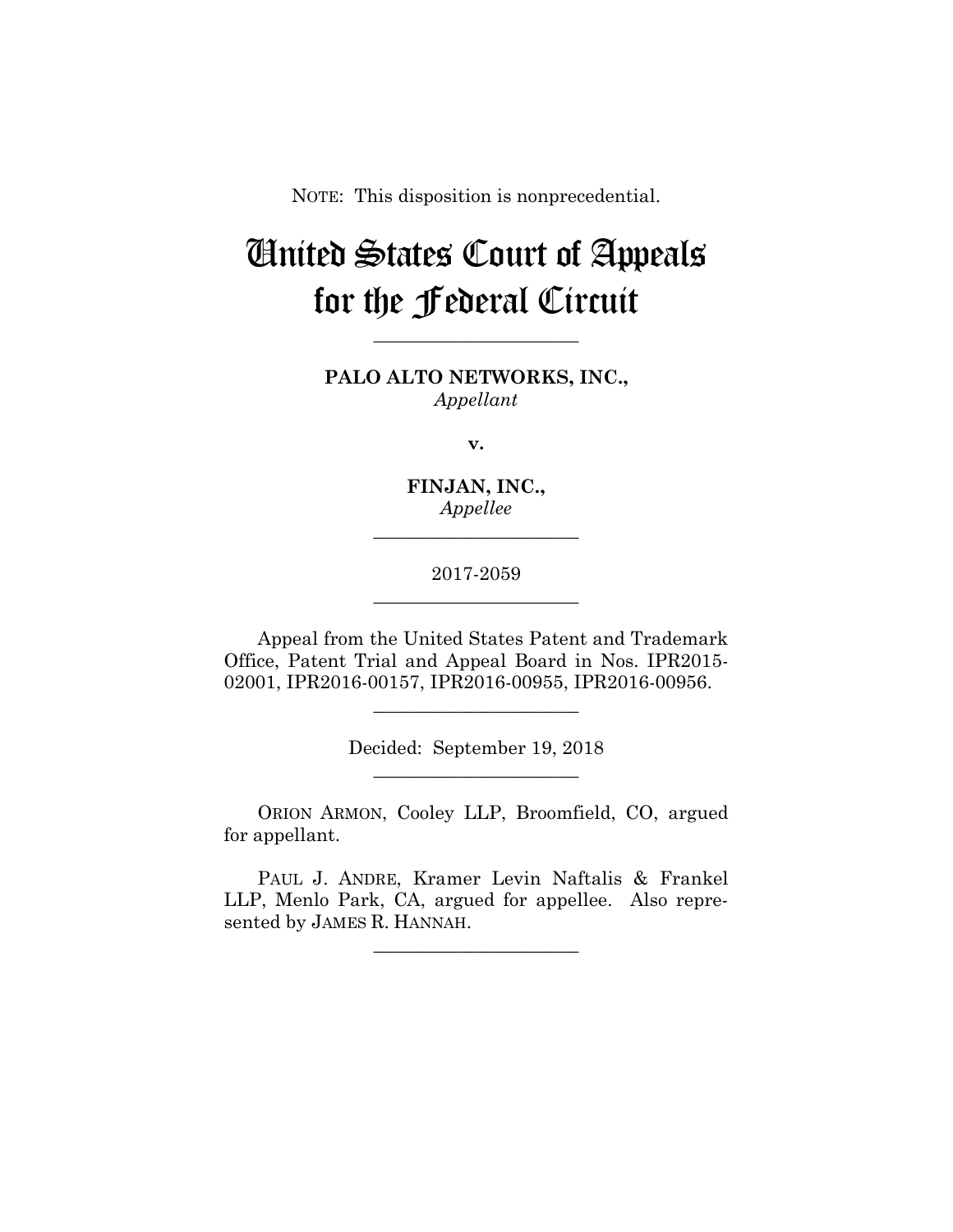## Before REYNA, SCHALL, and STOLL, *Circuit Judges*.

#### STOLL, *Circuit Judge*.

Appellant Palo Alto Networks, Inc. petitioned for two inter partes reviews of Appellee Finjan, Inc.'s U.S. Patent No. 8,225,408, alleging that certain claims were unpatentable as obvious. The Patent Trial and Appeal Board of the U.S. Patent and Trademark Office ("Board") found that there was insufficient evidence that Palo Alto Networks's proposed prior art combinations would have taught the "dynamically building" claim limitation. *Palo Alto Networks, Inc.*, No. IPR2015-02001, 2017 WL 1052502, at \*4–10 (P.T.A.B. Mar. 17, 2017) ("*Board Decision*"). Therefore, the Board found that Palo Alto Networks failed to carry its burden of demonstrating, by a preponderance of the evidence, that any of the challenged claims would have been obvious. *Id.* Palo Alto Networks appeals. We affirm.

I

Finjan's '408 patent relates to methods and systems for detecting malware in data streamed from a network onto a computer. The patent relates to network security, including scanning code to determine whether there are potential viruses in the code. The patent describes a scanner system that preferably uses generic architecture, is language-independent, and is customized for a specific language by using a set of language-specific rules. The '408 patent explains that this adaptive rule-based scanner has three components (illustrated in Figure 2, below). Tokenizer 210 recognizes and identifies constructs (i.e., "tokens") within a byte source code. For example, code between  $\{\}\$  or  $\lceil \ \vert$  would become a token. Parser 220 controls the process of scanning incoming content, preferably by building a parse tree data structure that represents the incoming content. Finally, analyzer 230 checks for malware by searching for specific patterns of content that indicate malware.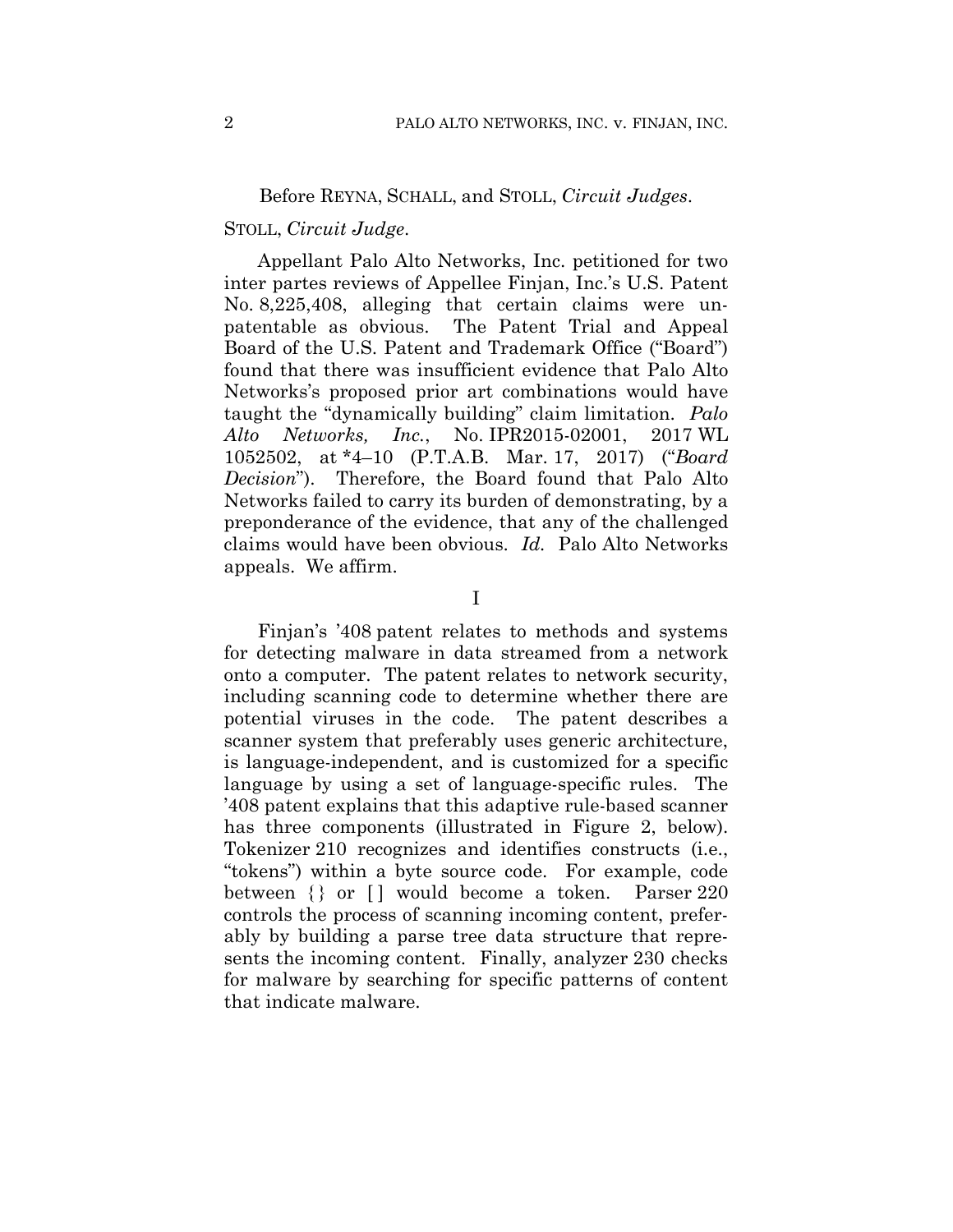

'408 patent, Fig. 2.

Claims 1, 3–7, 9, 12–16, 18–23, 29, and 35 are at issue in this appeal, and independent claim 1 is illustrative:

1. A computer processor-based multi-lingual method for scanning incoming program code, comprising:

receiving, by a computer, an incoming stream of program code;

determining, by the computer, any specific one of a plurality of programming languages in which the incoming stream is written;

instantiating, by the computer, a scanner for the specific programming language, in response to said determining, the scanner comprising parser rules and analyzer rules for the specific programming language, wherein the parser rules define certain patterns in terms of tokens, tokens being lexical constructs for the specific programming language, and wherein the analyzer rules identify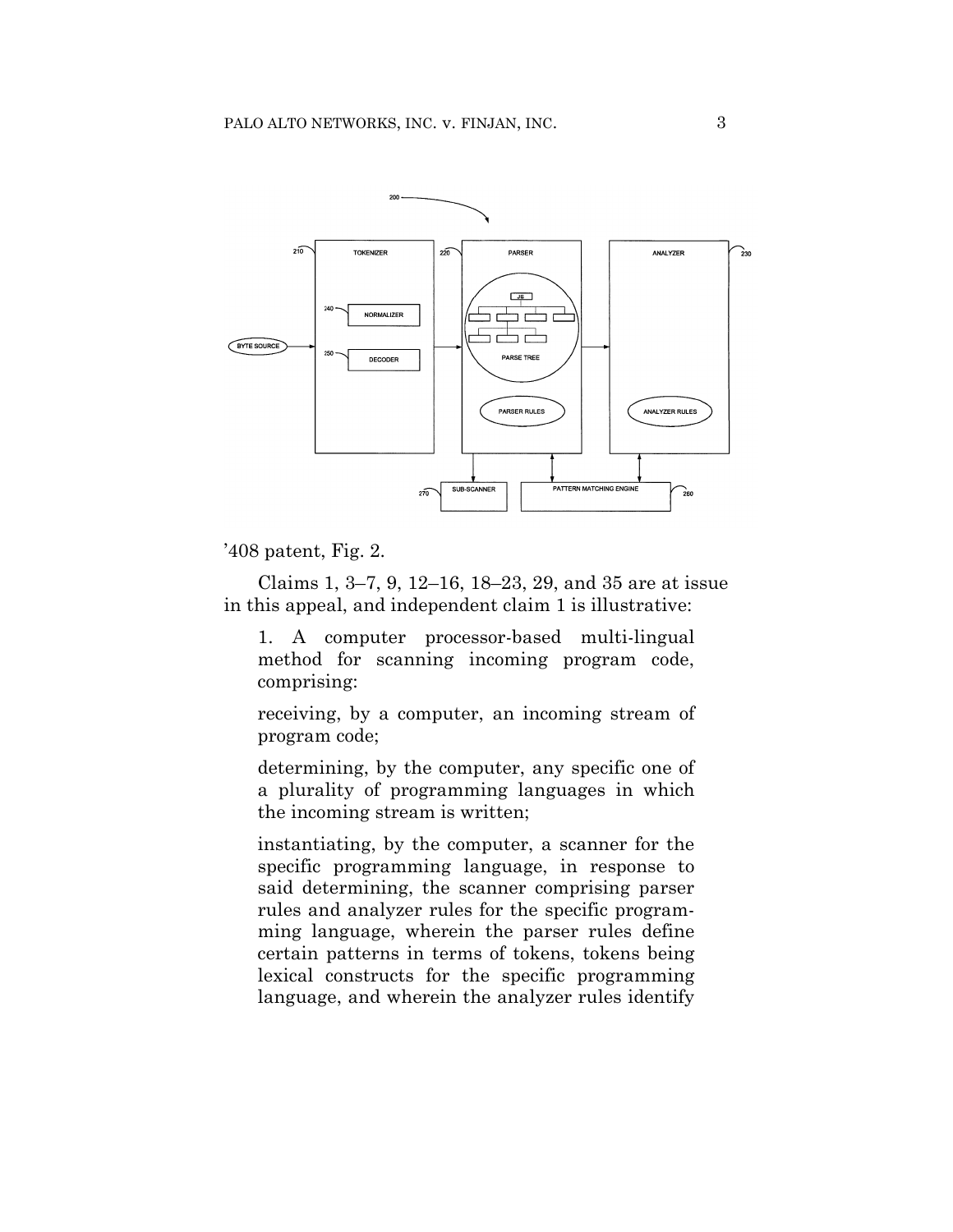certain combinations of tokens and patterns as being indicators of potential exploits, exploits being portions of program code that are malicious;

identifying, by the computer, individual tokens within the incoming stream;

*dynamically building*, by the computer while said receiving receives the incoming stream, a parse tree whose nodes represent tokens and patterns in accordance with the parser rules;

dynamically detecting, by the computer while said dynamically building builds the parse tree, combinations of nodes in the parse tree which are indicators of potential exploits, based on the analyzer rules; and

indicating, by the computer, the presence of potential exploits within the incoming stream, based on said dynamically detecting.

*Id.* claim 1 (emphasis added to highlight the disputed claim limitation). We focus on the claim limitation requiring "dynamically building" a parse tree, which is common to all the challenged claims. The Board construed "dynamically building" to mean: "requires that a time period for dynamically building overlap with a time period during which the incoming stream is being received." *Board Decision*, 2017 WL 1052502, at \*3. This unopposed claim construction was proposed by Palo Alto Networks based on the plain claim language, which requires "dynamically building, by the computer while said receiving receives the incoming stream." '408 patent, claim 1.

# II

Palo Alto Networks asserted that claims 1, 3–5, 9, 12– 16, 18, 19, 22, 23, 29, and 35 of the '408 patent would have been obvious over U.S. Patent No. 7,636,945 ("Chandnani") and U.S. Patent No. 5,860,011 ("Kolawa")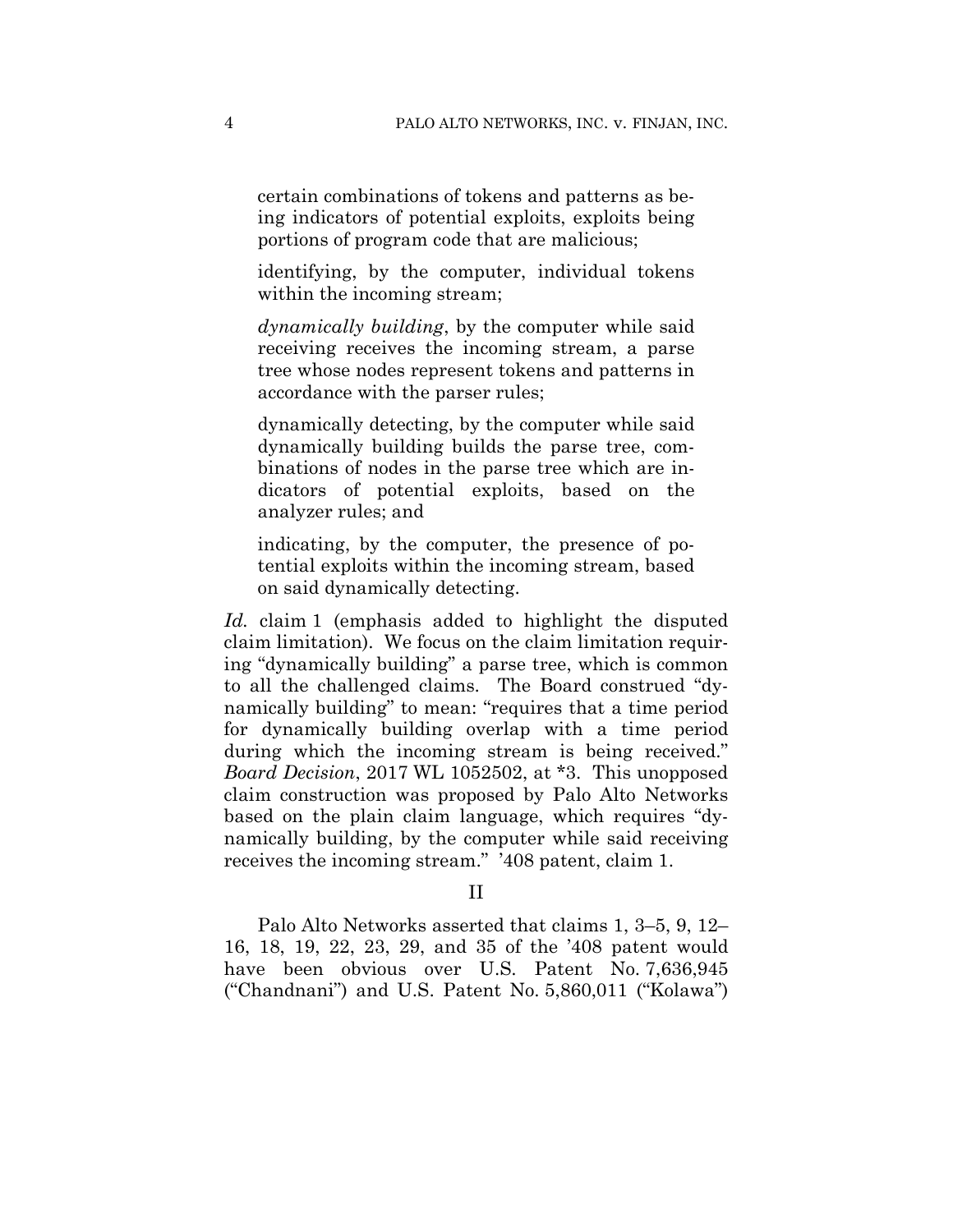under 35 U.S.C. § 103. Palo Alto Networks also asserted that the same claims would have been obvious over Chandnani, Kolawa, and U.S. Patent No. 7,284,274 ("Walls").

Chandnani teaches a method of detecting malware in a data stream, including determining the programming language of the data stream and detecting viral code. Figure 2 from Chandnani (duplicated below) illustrates Chandnani's script language virus detection apparatus, including detection engine 53, one of the focal points of Chandnani's method:



Chandnani, Fig. 2, col. 8 ll. 5–7. Detection engine 53 tokenizes the incoming data stream by breaking it into smaller pieces known as tokens. As part of that process, it receives the language check data from the language description module 55, as indicated in step 31 of Figure 6: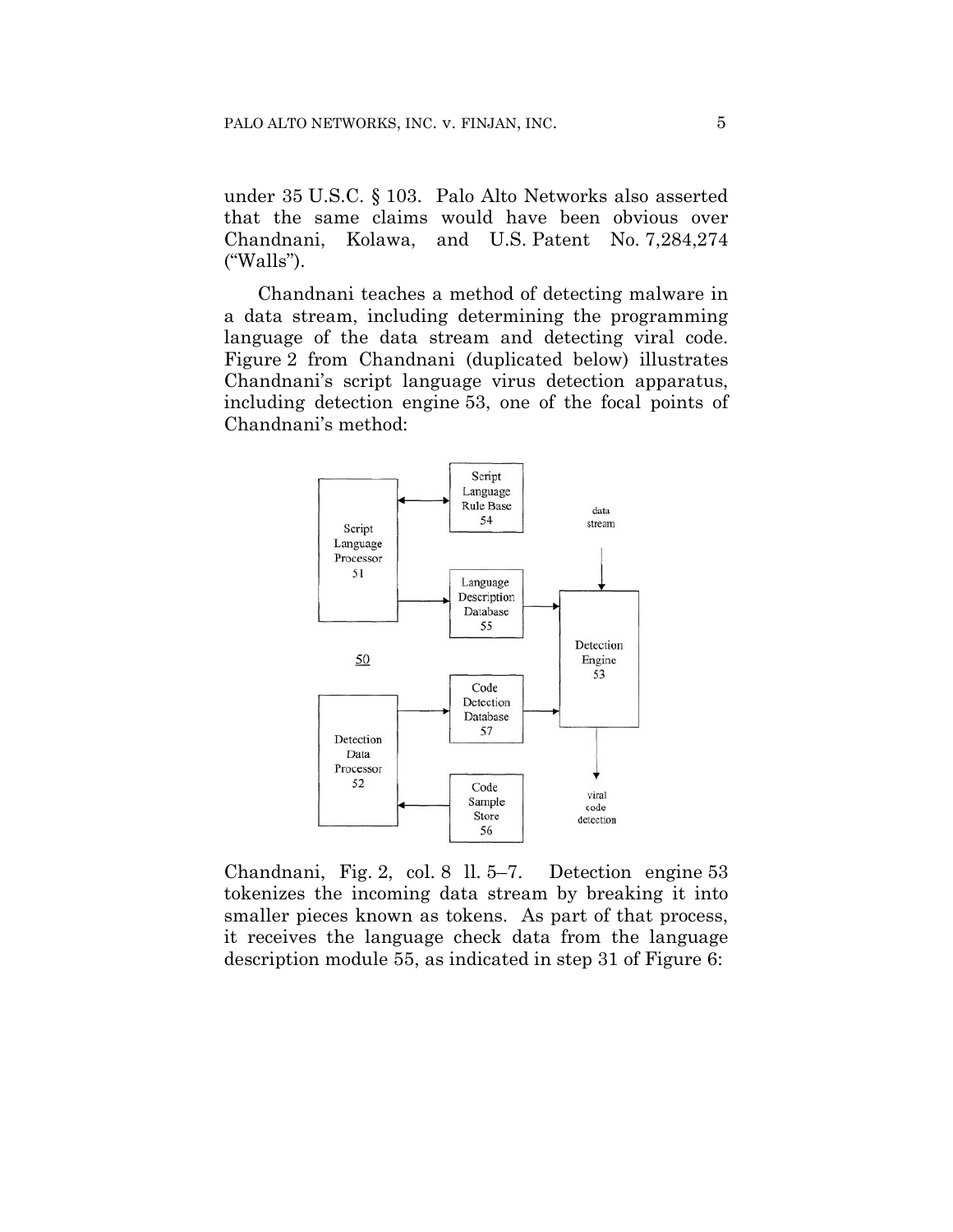

*Id.* at Fig. 6, col. 7 ll. 61–63. The language check data is used to lexically analyze the data stream at step 33 to determine the appropriate script language. *Id.* at col. 7 ll. 63–65. At step 35, the language definition data for the script language determined in step 33 is retrieved from language description module 55. *Id.* at col. 7 ll. 65–67. Using the language definition data retrieved at step 35, the data stream is lexically analyzed for a second time to generate the stream of tokens at step 37. *Id.* at col. 7 l. 67–col. 8 l. 3 ("the data stream is *again* lexically analyzed to generate a stream of tokens" (emphasis added)).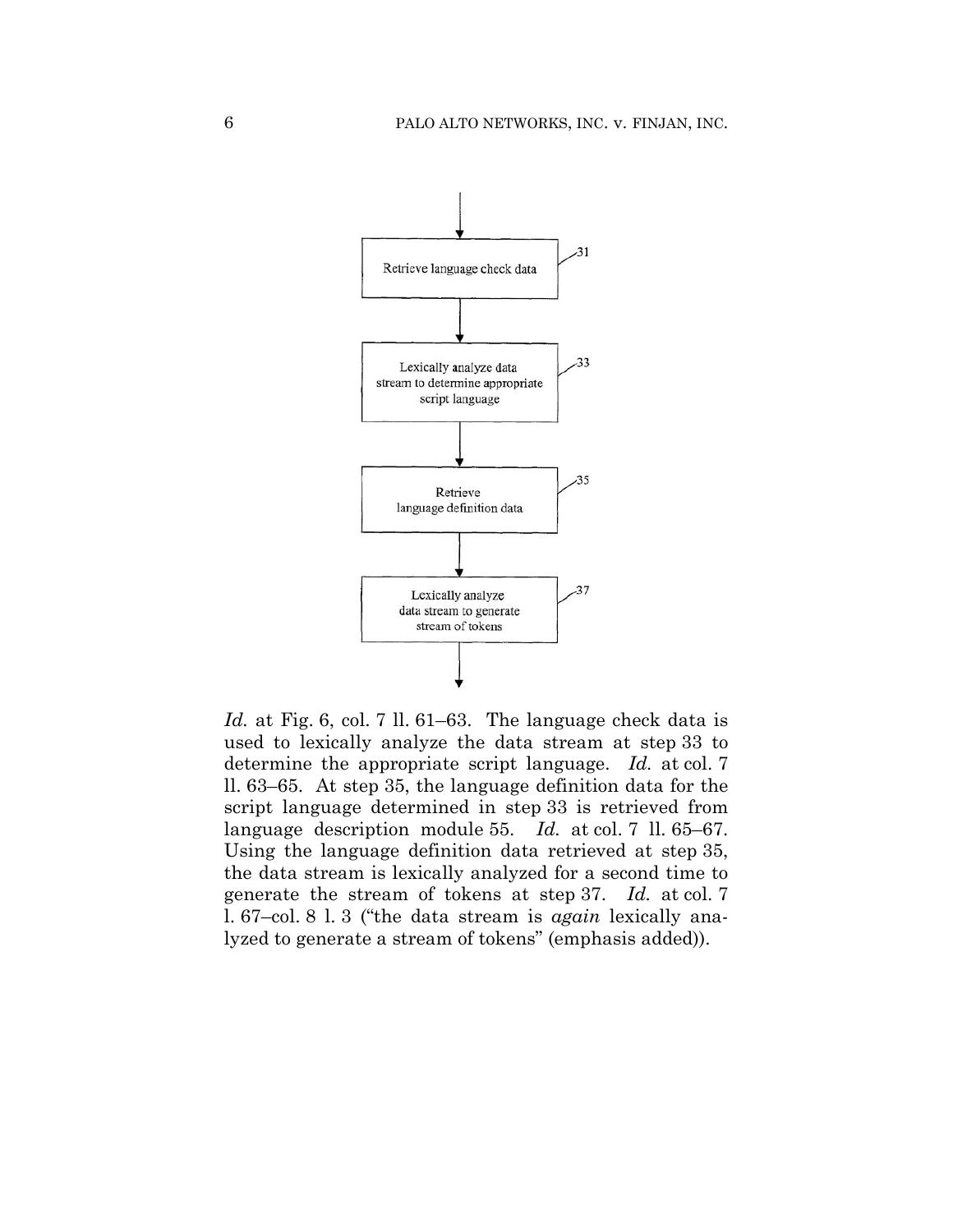Chandnani provides the following summary of the tokenizing procedure, explaining the function of its "lexical analyzer":

To tokenize the data stream, a script language used in the data stream is determined using the language check data. *The data stream is analyzed* using the language check data to select the language definition data to use for the detection process. Next, the selected language definition data and the data stream are supplied to the lexical analyzer. *The data stream is lexically analyzed again*, this time using the language definition data, to generate a stream of tokens. As mentioned above, each generated token corresponds to a specific language construct, and may be a corresponding unique number or character.

*Id.* at col. 8 ll. 7–17 (emphases added).

The Board determined that the dispositive issue was whether Palo Alto Networks demonstrated, by a preponderance of the evidence, that the prior art teaches or suggests "dynamically building" a parse tree "while" receiving an incoming stream of program code. Specifically, the parties disputed whether Chandnani discloses that the time period for generating the token stream overlaps with the time period for receiving the incoming stream, as required by the Board's construction of "dynamically building."

The Board found that Chandnani does not teach the "dynamically building" limitation of the '408 patent because it does not demand or even imply that the data stream is being received while being tokenized. In support of its conclusion, the Board cited testimony of Finjan's expert, Dr. Nenad Medvidovic. Ultimately, the Board concluded that Palo Alto Networks had not demonstrated, by a preponderance of the evidence, that the combination of Chandnani and Kolawa would have taught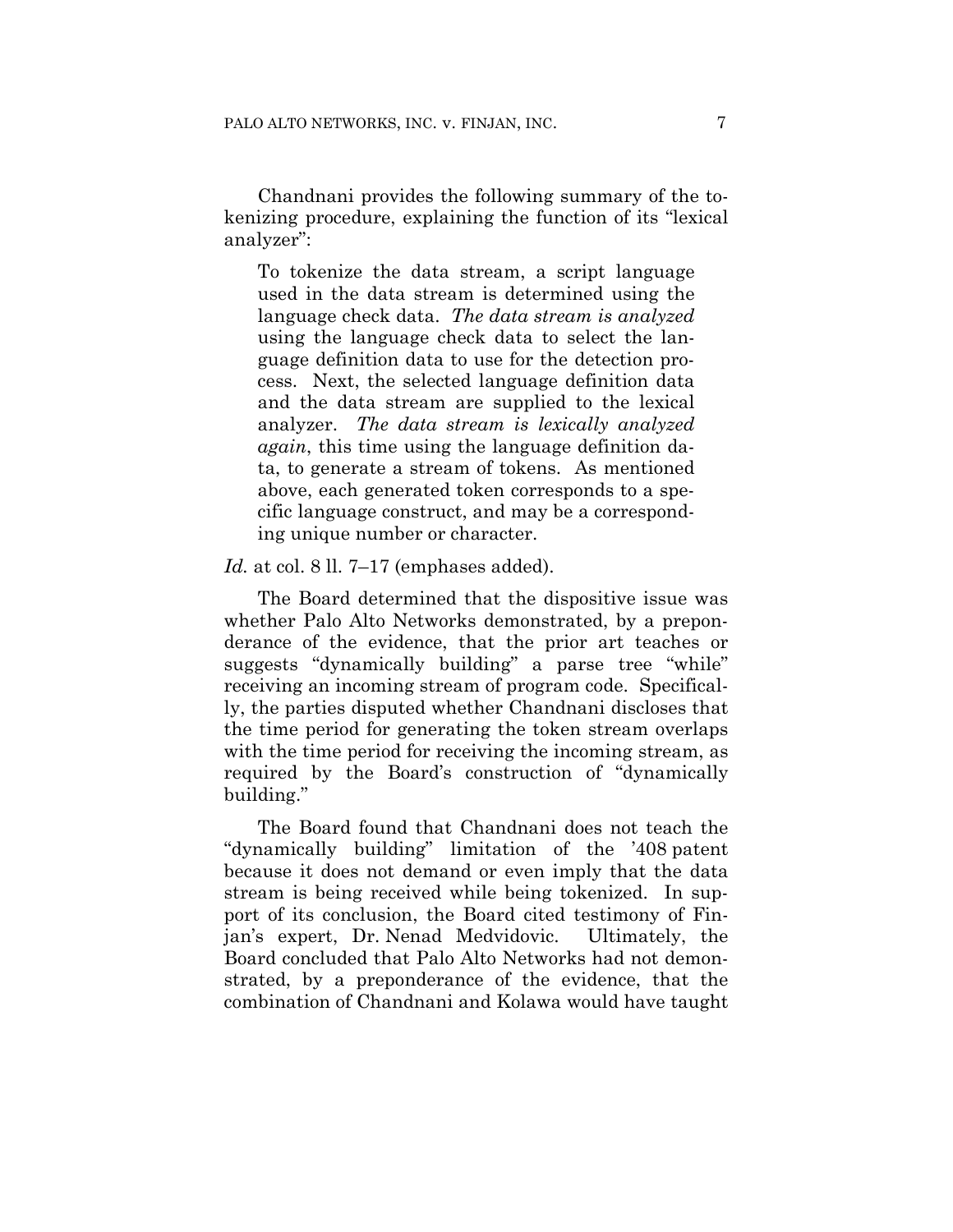or suggested "dynamically building" a parse tree "while" receiving an incoming stream of program code. The Board likewise concluded that Palo Alto Networks had not demonstrated, by a preponderance of the evidence, that the combination of Chandnani, Kolawa, and Walls teaches or suggests "dynamically building" a parse tree "while" receiving an incoming stream of program code. The Board found that Finjan had failed to carry its burden of showing that the instituted prior art disclosed the "dynamically building" limitation. Accordingly, it did not consider evidence of secondary considerations of nonobviousness, including expert testimony from Finjan's expert, Dr. Harry Bims, on that issue.

Palo Alto Networks appeals. We have jurisdiction pursuant to 28 U.S.C. § 1295(a)(4)(A).

### III

Obviousness under 35 U.S.C. § 103 is a mixed question of law and fact.1 We review the Board's ultimate obviousness determination de novo and its underlying fact-findings for substantial evidence. *Harmonic Inc. v. Avid Tech., Inc.*, 815 F.3d 1356, 1363 (Fed. Cir. 2016). "Substantial evidence is something less than the weight of the evidence but more than a mere scintilla of evidence," meaning that "[i]t is 'such relevant evidence as a reasonable mind might accept as adequate to support a conclu-

1

<sup>1</sup> Congress amended § 103 when it enacted the Leahy–Smith America Invents Act ("AIA"). Pub. L. No. 112-29, § 3(c), 125 Stat. 284, 287 (2011). Because the application that led to the '408 patent has never contained (1) a claim having an effective filing date on or after March 16, 2013, or (2) a reference under 35 U.S.C. §§ 120, 121, or 365(c) to any patent or application that ever contained such a claim, the pre-AIA § 103 applies. *See id.* § 3(n)(1), 125 Stat. at 293.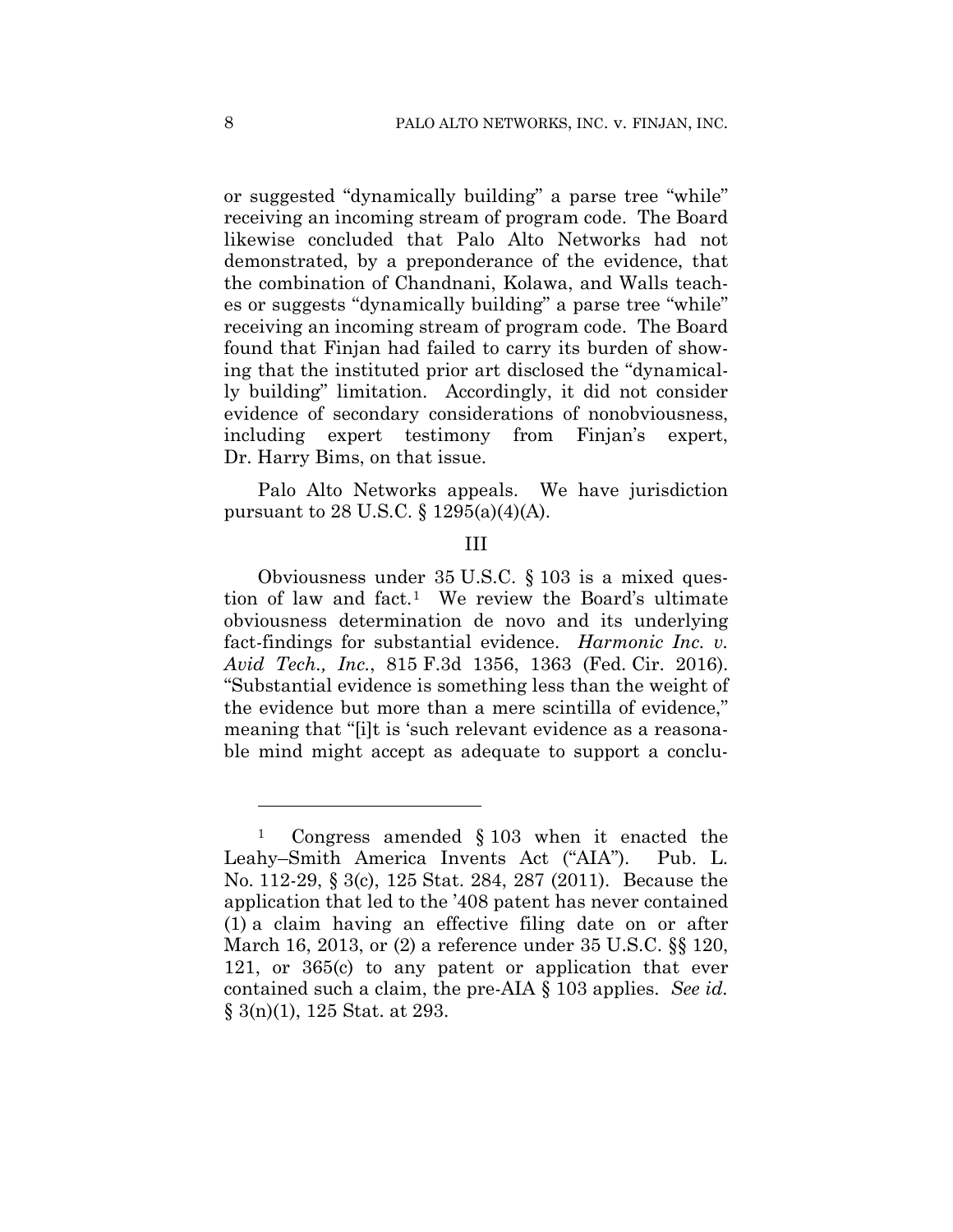sion.'" *In re NuVasive, Inc.*, 842 F.3d 1376, 1379–80 (Fed. Cir. 2016) (quoting *In re Applied Materials, Inc.*, 692 F.3d 1289, 1294 (Fed. Cir. 2012)).

As a preliminary matter, the parties do not dispute the Board's definition of a person of ordinary skill in the art as having a bachelor's degree or equivalent experience in computer science or related academic fields, and three to four years of additional experience in the field of computer security, or equivalent work experience.

A

On appeal, Palo Alto Networks challenges the Board's reading of Chandnani. In particular, Palo Alto Networks asserts that the Board erred in finding that Chandnani does not teach "dynamically building" a parse tree while receiving an incoming stream of program code.

We hold that the Board's finding is supported by substantial evidence because the reference itself, by using the word "again," indicates that the data stream is lexically analyzed more than once and not simultaneously. Chandnani teaches using "language check data to lexically analyze the data stream to determine the appropriate script language" and that "[u]sing the language definition data . . . the data stream is *again* lexically analyzed to generate a stream of tokens." Chandnani, col. 7 l. 60– col. 8 l. 3 (emphasis added).The Board was also entitled to credit the testimony of Dr. Medvidovic, who opined that "simply because Chandnani's tokenizer operates on a data stream does not demand or even imply that the data stream is being received while being tokenized." *Board Decision*, 2017 WL 1052502, at \*8 (quoting J.A. 3091–92, ¶ 74 (citing Chandnani, col. 9 ll. 12–16, col. 7 l. 60–col. 8 l. 17, Fig. 6)). Dr. Medvidovic further testified that "Chandnani would still temporarily store the entire data stream in memory at least between the first and second lexical analyses." J.A. 3092 ¶ 74. His testimony supports the Board's conclusion that a person of ordinary skill,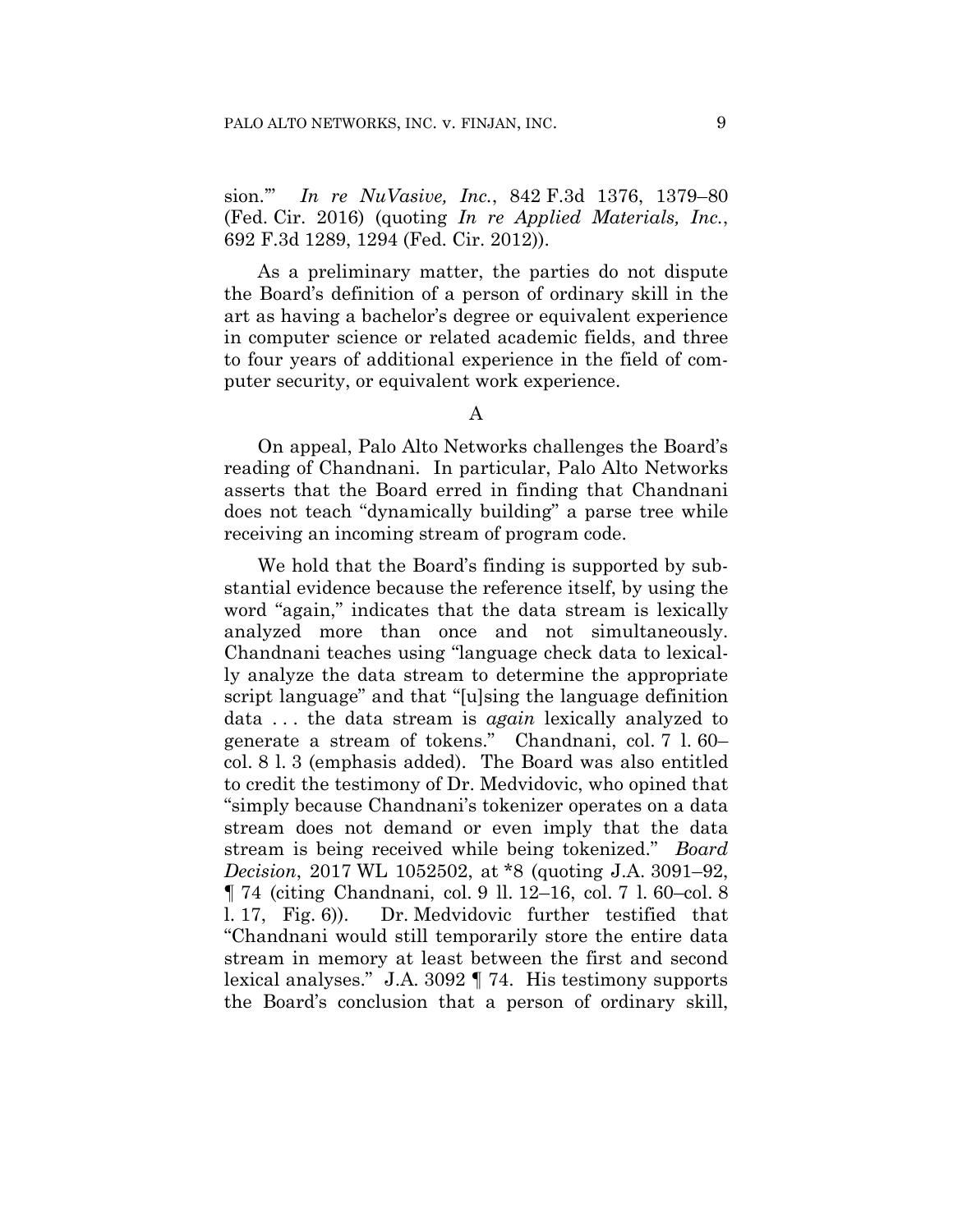reviewing Chandnani, would not have understood it to teach "dynamically building" a parse tree.

We appreciate Palo Alto Networks's argument and its expert's testimony that speed is critical to malware detection and that "delaying analysis of a file obtained from a network until the entire file is received would have been viewed as creating unnecessary delay for the user and subjecting the receiving computer to risk of damage due to execution of stored malware files." Appellant's Br. at 40; *see also id.* at 8–11.The issue before us, however, is whether the Board's reading of Chandnani is supported by "such relevant evidence as a reasonable mind might accept as adequate to support" the Board's conclusion. *NuVasive*, 842 F.3d at 1379–80. Based on plain language quoted above from Chandnani's specification, we conclude that it is supported by such substantial evidence. *See id.* 

Palo Alto Networks next challenges the Board's treatment of Walls, a prior art reference Palo Alto relied on in the alternative for disclosure of the "dynamically building" limitation. Palo Alto argues that the Board erred by analogizing Walls to Chandnani and by not meaningfully reviewing Walls as a separate reference that discloses the dynamically building limitation. In its Final Written Decision, the Board noted that Palo Alto Networks's "challenges based on the combination of Walls with Chandnani and Kolawa suffer from the same deficiencies as its challenges based on Chandnani and Kolawa alone, in that [it] does not sufficiently establish that the prior art it relies on discloses the temporal interleaving required by our construction of 'dynamically building.'" *Board Decision*, 2017 WL 1052502, at \*8. In so holding, the Board considered the disclosure of Walls and the expert testimony regarding Walls from both parties. It also performed its own review of Walls and ultimately concluded that Palo Alto Networks had not demonstrated, by a preponderance of the evidence, that the combination of Chandnani, Kolawa, and Walls teaches or suggests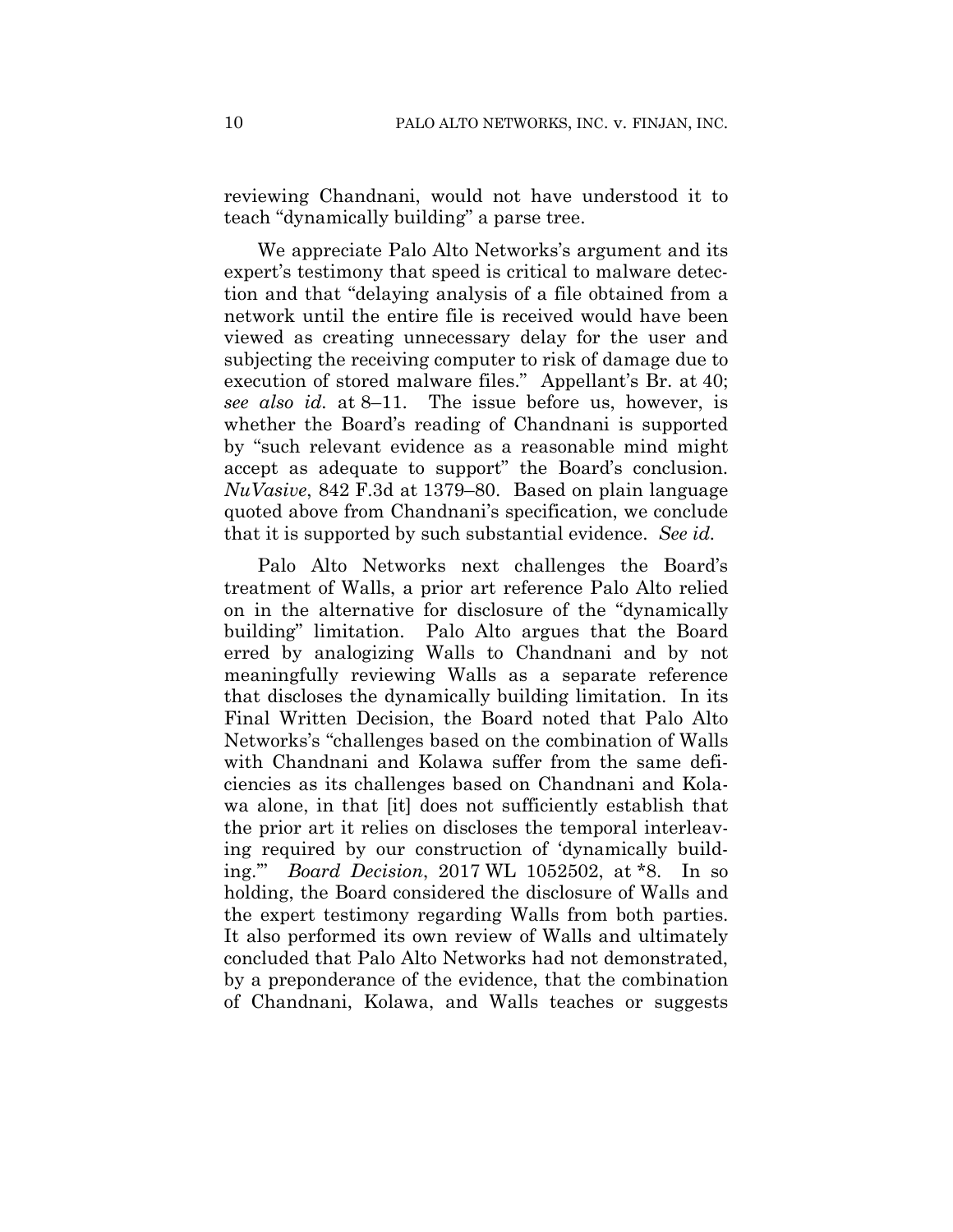"dynamically building" a parse tree "while" receiving an incoming stream of program code. Accordingly, we conclude that, contrary to Palo Alto Network's assertion, the Board did not fail to meaningfully consider the teachings of Walls.

B

Finally, Palo Alto Networks asserts that the Board erred by not considering particular cross-examination testimony from Finjan's expert witnesses when analyzing whether the prior art taught "dynamically building." Before trial, Finjan had moved to exclude this particular cross-examination testimony of its experts, Dr. Medvidovic and Dr. Bims. The Board denied Finjan's motion. Instead, the Board explained that it would consider Finjan's arguments "as going to the weight that should be given to the cross-examination testimony," not its admissibility. *Board Decision*, 2017 WL 1052502, at \*10.In its Final Written Decision, the Board stated that it had "considered and weighed the testimony provided by Dr. Medvidovic," but that it had "not relied on the testimony of Dr. Bims in reaching [its] decision." *Id*. Palo Alto Networks argues that the Board failed to meaningfully consider the testimony from both witnesses.

First, Palo Alto Networks protests that Dr. Medvidovic's cross-examination testimony was not substantively discussed in the Board's decision. Palo Alto Networks cites *Google Inc. v. Intellectual Ventures II LLC*, 701 F. App'x 946 (Fed. Cir. 2017), where this court held in a nonprecedential opinion that it could not review the Board's findings because it could not discern, from the Board's opinion, the scope of "all evidence and arguments" considered by the Board. *Google*, 701 F. App'x at 954. Here, however, it was clear why Dr. Medvidovic's testimony would not have been convincing. More elaboration was not required. The Board acknowledged Dr. Medvidovic's cross-examination testimony and ex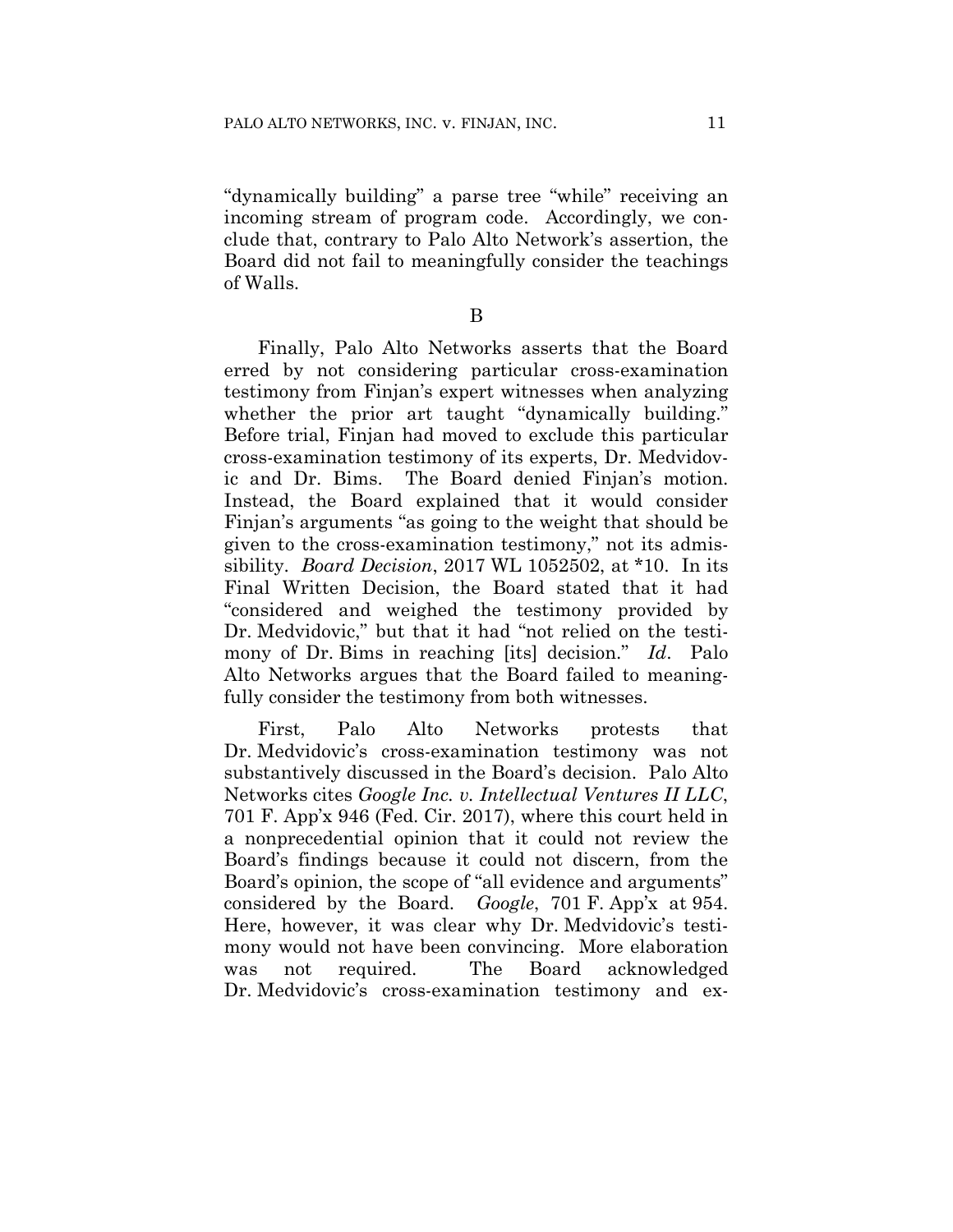plained its reasoning for why Chandnani does not disclose the required claim limitation, even having considered Palo Alto Networks's counterarguments:

[T]o the extent that Chandnani discloses different embodiments directed to the underlying identification of the file to be scanned—whether stored on a hard or floppy disk, or received via a network— Chandnani still requires multiple passes through the file, first to determine the appropriate script language and then to lexically analyze the data stream to generate the stream of tokens.

*Board Decision*, 2017 WL 1052502, at \*8 (Mar. 17, 2017) (citing Chandnani Fig. 6; J.A. 3090–92). Indeed, as we held in *PGS Geophysical AS v. Iancu*, even while "we may not supply a reasoned basis for the agency's action that the agency itself has not given, we will uphold a decision of less than ideal clarity if the agency's path may reasonably be discerned." 891 F.3d 1354, 1365 (Fed. Cir. 2018) (citing *Bowman Transp., Inc. v. Arkansas–Best Freight Sys., Inc.*, 419 U.S. 281, 286 (1974); *NuVasive*, 842 F.3d at 1383). As in *PGS*, we think that the Board did not fail to address the question at hand. We therefore affirm.

Second, Palo Alto Networks argues that the Board gave no rationale for not relying on Dr. Bims's crossexamination testimony. The Board, having found that Finjan had failed to carry its burden of showing that the instituted prior art disclosed the "dynamically building" limitation, did not reach the issue of secondary considerations of nonobviousness. Therefore, it was not necessary for the Board to consider Dr. Bims's testimony, which was limited to the issue of secondary considerations of nonobviousness. Accordingly, we find no error in the Board's decision not to consider Dr. Bims's testimony, and we conclude that the Board sufficiently explained its rationale for declining to do so.